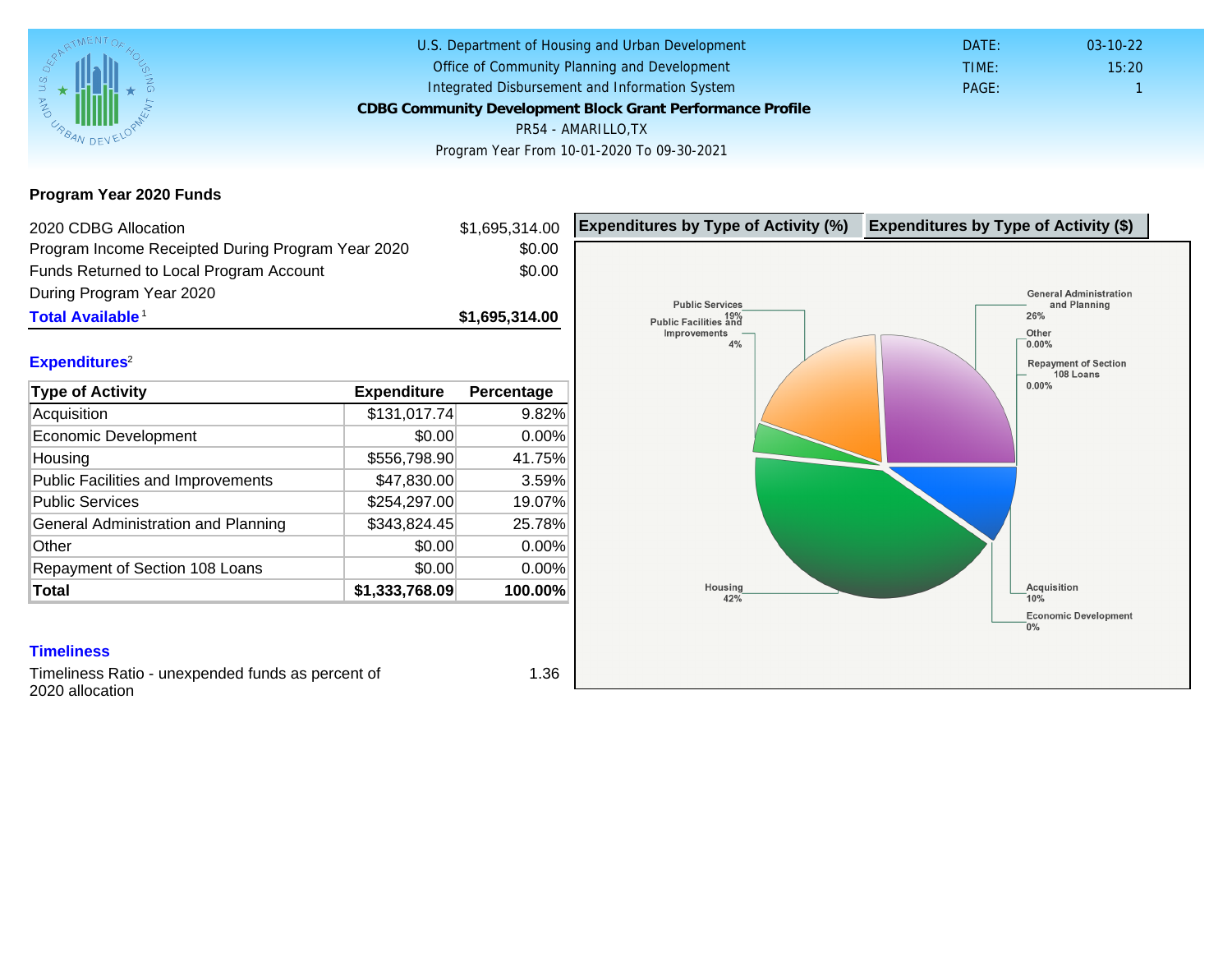## Program Targeting

| 1 - Percentage of Expenditures Assisting Low-<br>and Moderate-Income Persons and Households<br>Either Directly or On an Area Basis <sup>3</sup>                                                                                | 78.10%   |
|--------------------------------------------------------------------------------------------------------------------------------------------------------------------------------------------------------------------------------|----------|
| 2 - Percentage of Expenditures That Benefit<br>Low/Mod Income Areas                                                                                                                                                            | $0.00\%$ |
| 3 -Percentage of Expenditures That Aid in The<br>Prevention or Elimination of Slum or Blight                                                                                                                                   | 21.90%   |
| 4 - Percentage of Expenditures Addressing<br><b>Urgent Needs</b>                                                                                                                                                               | $0.00\%$ |
| 5 - Funds Expended in Neighborhood<br>(Community For State) Revitalization Strategy<br>Areas and by Community Development<br>Financial Institution.<br>6-Percentage of Funds Expended in<br>Neighborhood (Community For State) | \$0.00   |
| Revitalization Strategy Areas and by Community<br>Development Financial Institution                                                                                                                                            | 0.00%    |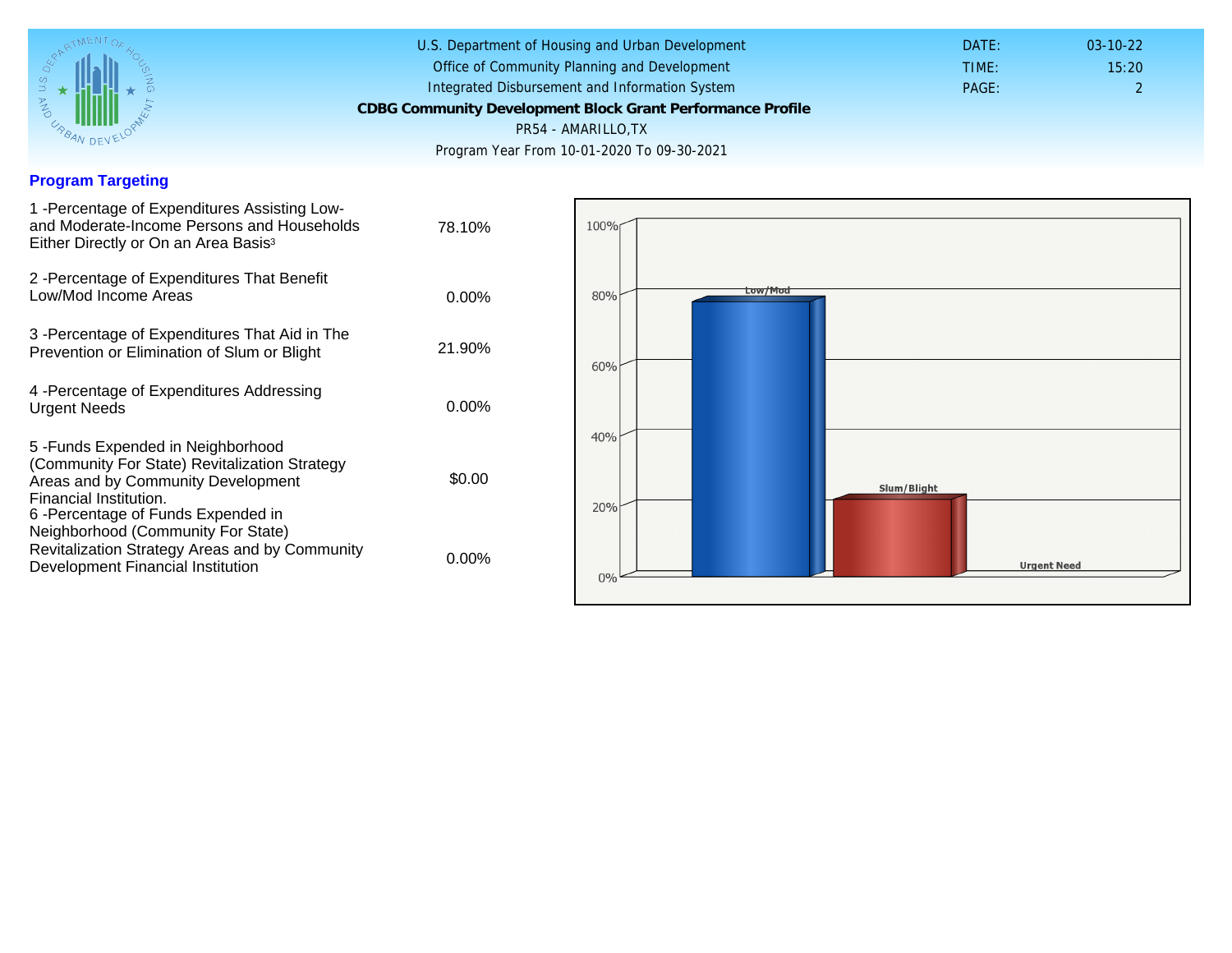## CDBG Beneficiaries by Racial/Ethnic Category <sup>4</sup>

| Race                                              | Total    | Hispanic |
|---------------------------------------------------|----------|----------|
| White                                             | 72.44%   | 92.81%   |
| Black/African American                            | 21.88%   | 4.41%    |
| Asian                                             | 0.42%    | $0.00\%$ |
| American Indian/Alaskan Native                    | 1.59%    | 0.93%    |
| lNative Hawaiian/Other Pacific Islander           | 0.64%    | 0.70%    |
| American Indian/Alaskan Native & White            | 0.00%    | $0.00\%$ |
| Asian & White                                     | 0.05%    | 0.00%    |
| Black/African American & White                    | 0.11%    | 0.23%    |
| Amer. Indian/Alaskan Native & Black/African Amer. | $0.00\%$ | $0.00\%$ |
| Other multi-racial                                | 2.87%    | 0.93%    |
| Asian/Pacific Islander (valid until 03-31-04)     | $0.00\%$ | $0.00\%$ |
| Hispanic (valid until 03-31-04)                   | 0.00%    | 0.00%    |

## Income of CDBG Beneficiaries

| Income Level                          | Percentage |
|---------------------------------------|------------|
| Extremely Low Income (<=30%)          | 78.65%     |
| Low Income (30-50%)                   | 15.35%     |
| Moderate Income (50-80%)              | $6.00\%$   |
| Total Low and Moderate Income (<=80%) | 100.00%    |
| Non Low and Moderate Income (>80%)    | $0.00\%$   |